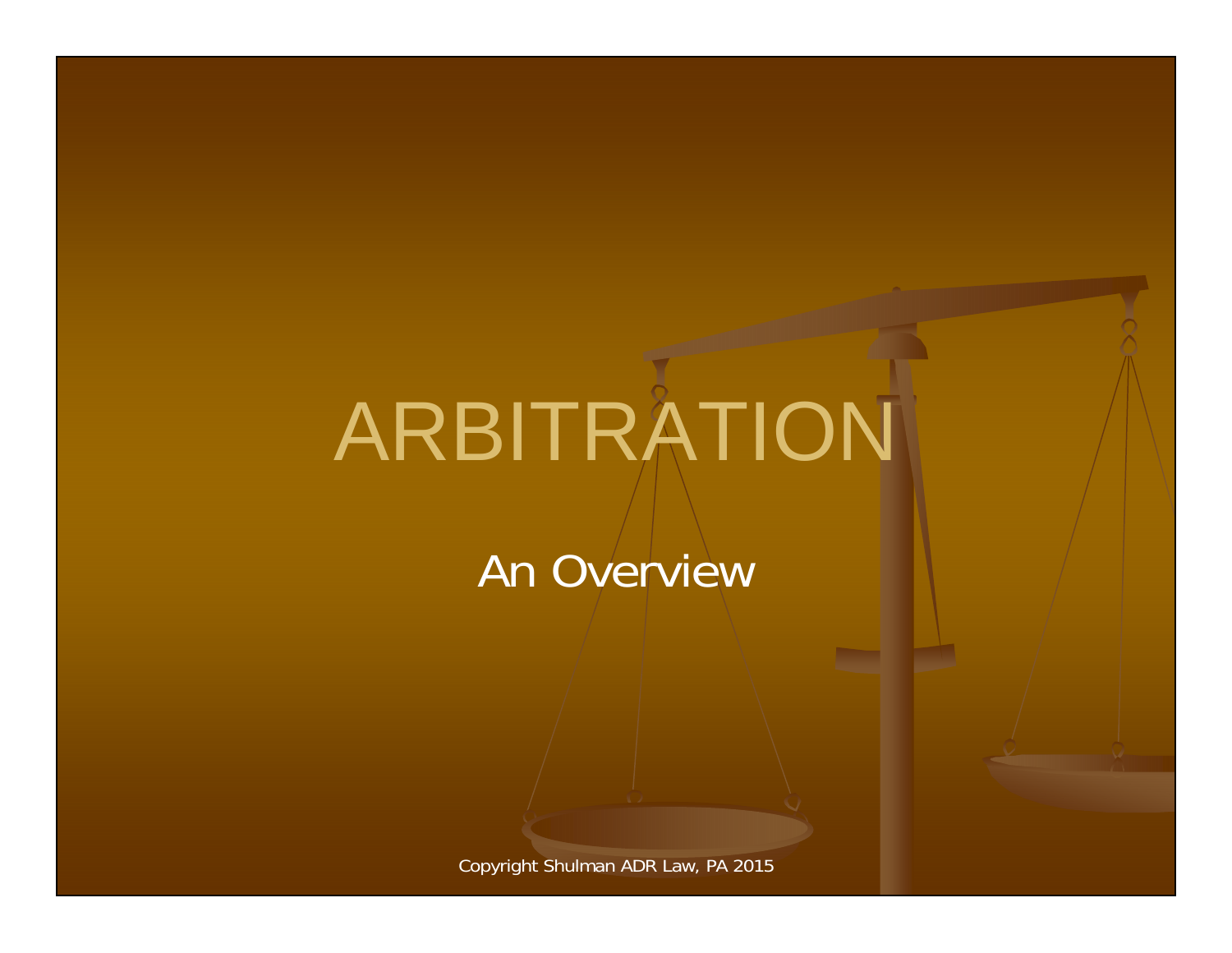## Types of Arbitration

#### ■ Non-binding ("advisory") in Florida, mainly court-annexed, like mediation■ Fla. R. Civ. P. 1.820; Fla. Stat. § 44.103 short, informal proceeding arbitration award becomes binding unless appealed for trial de novo

 $\blacksquare$  if appealed, then party appealing must do better at trial than in award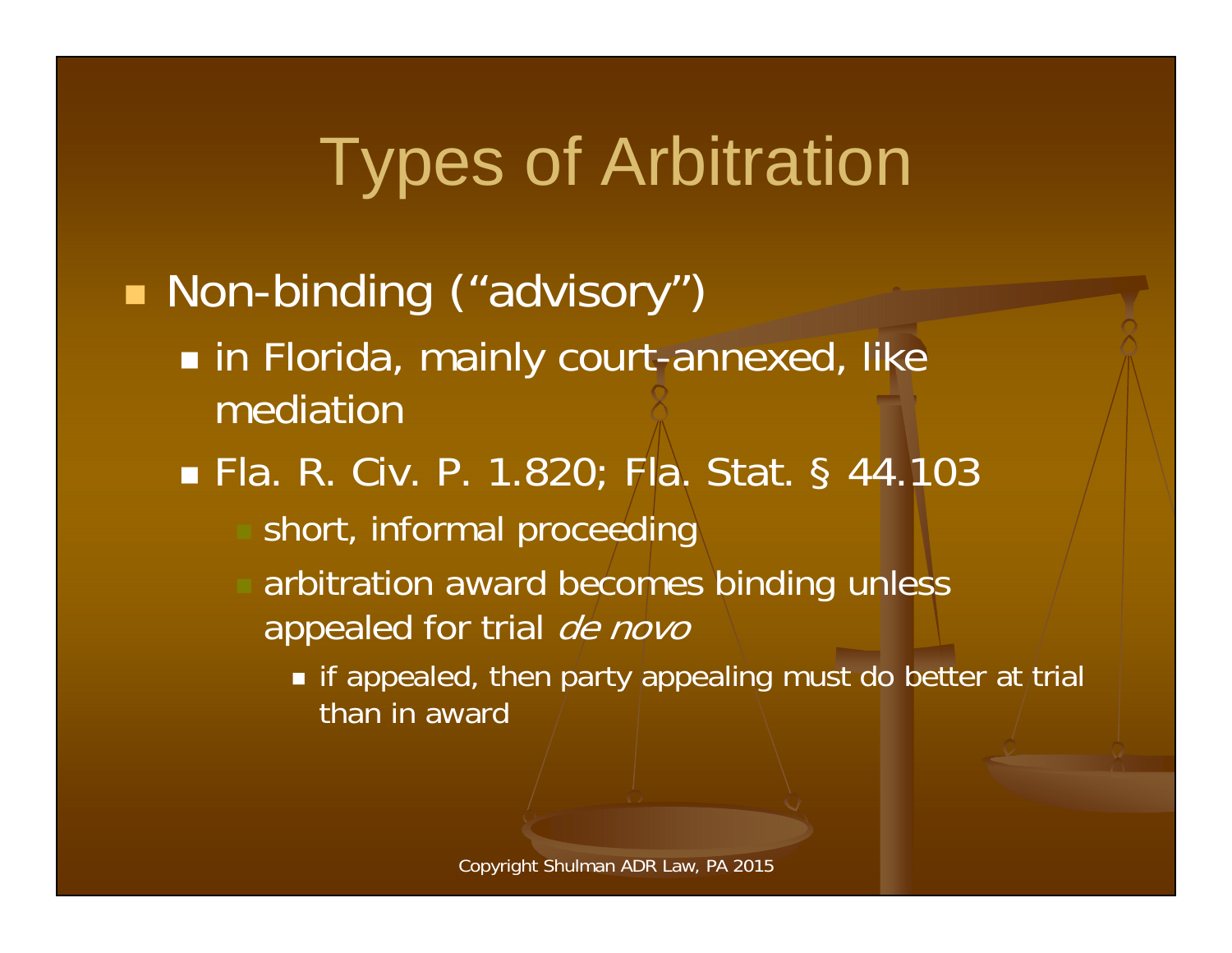## Non-Binding Arb

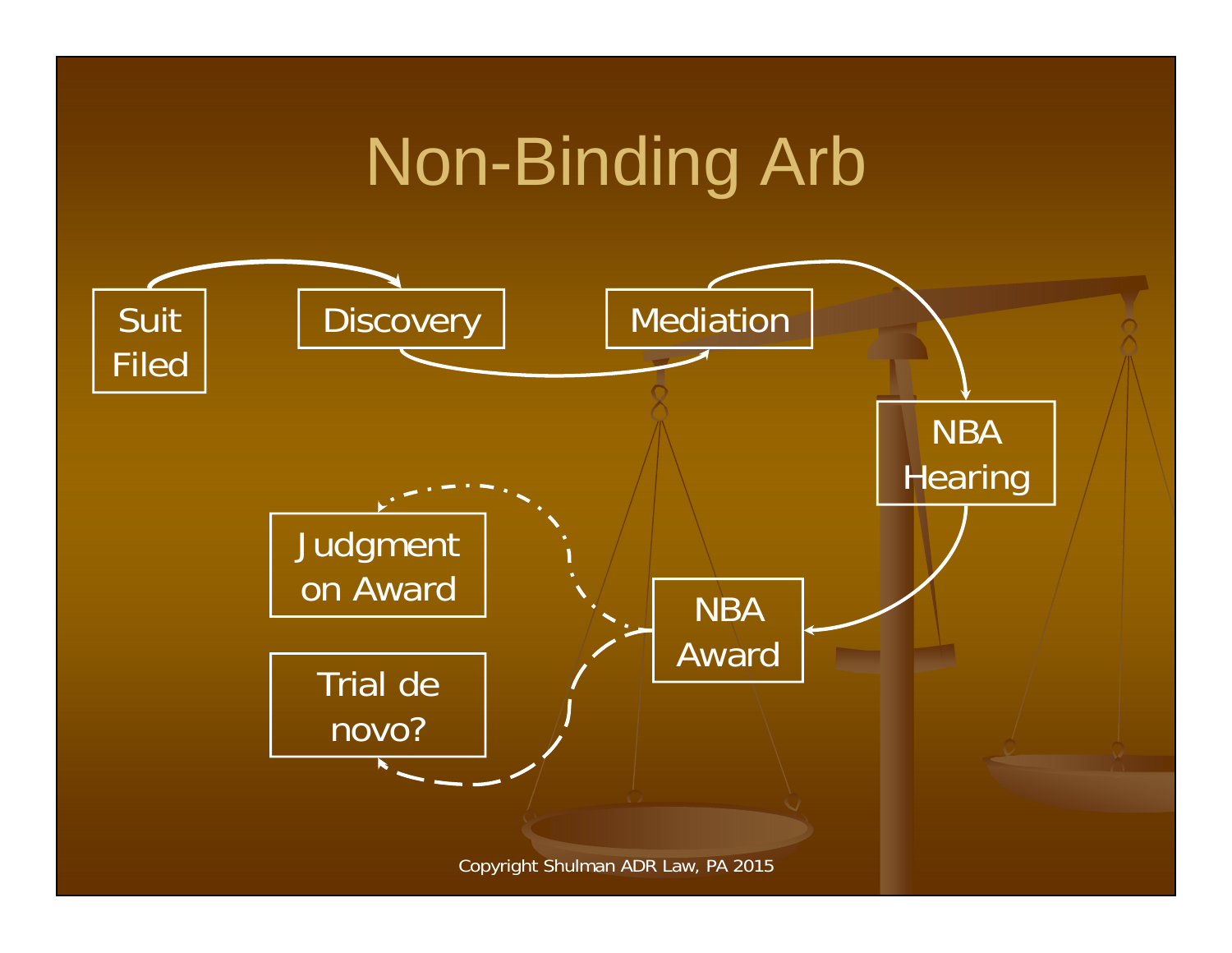#### Types of Arbitration

#### ■ Binding ■ typically, by virtue of pre-dispute agreement

- "executory" arbitration clauses
- occasionally post-dispute agreement
	- especially if parties want
		- confidential proceedings
		- subject matter expert as neutral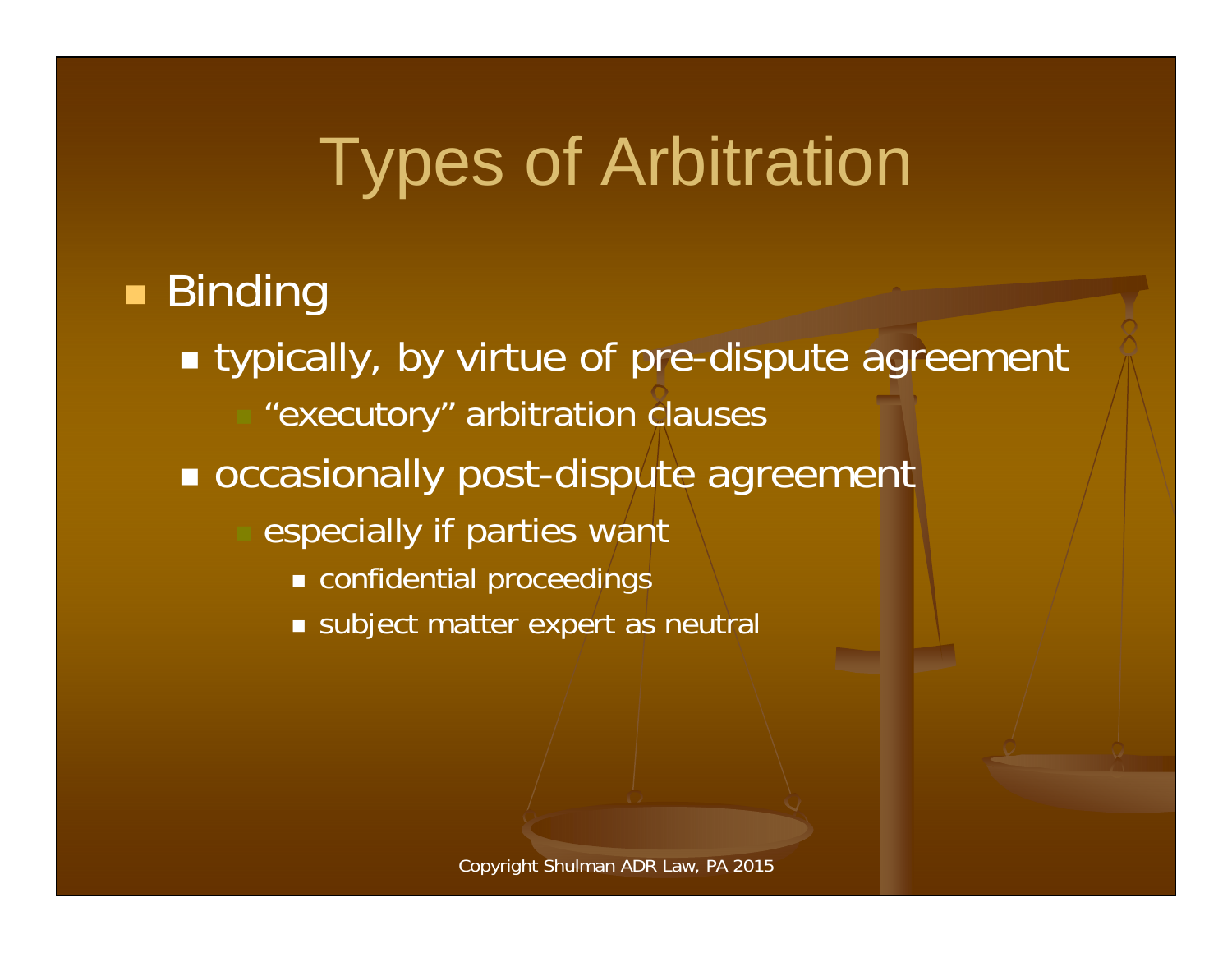# **Binding Arbitration**

■ What if the other side changes its mind? **Notion to compel arbitration**  Federal Arbitration Act, 9 USC § 4 Revised Fla. Arb. Code, Fla. Stat. § 682.03 **Nhat if litigation is already pending?** ■ Motion to stay litigation Federal Arbitration Act, 9/USC § 3 Revised Fla. Arb. Code, Fla. Stat. § 682.03  $\blacksquare$  Make sure to assert early or else deemed to have/ waived right to arbitrate Raymond James Financial Services, Inc. v. Saldukas, 896 So.2d 707 (Fla. 2005)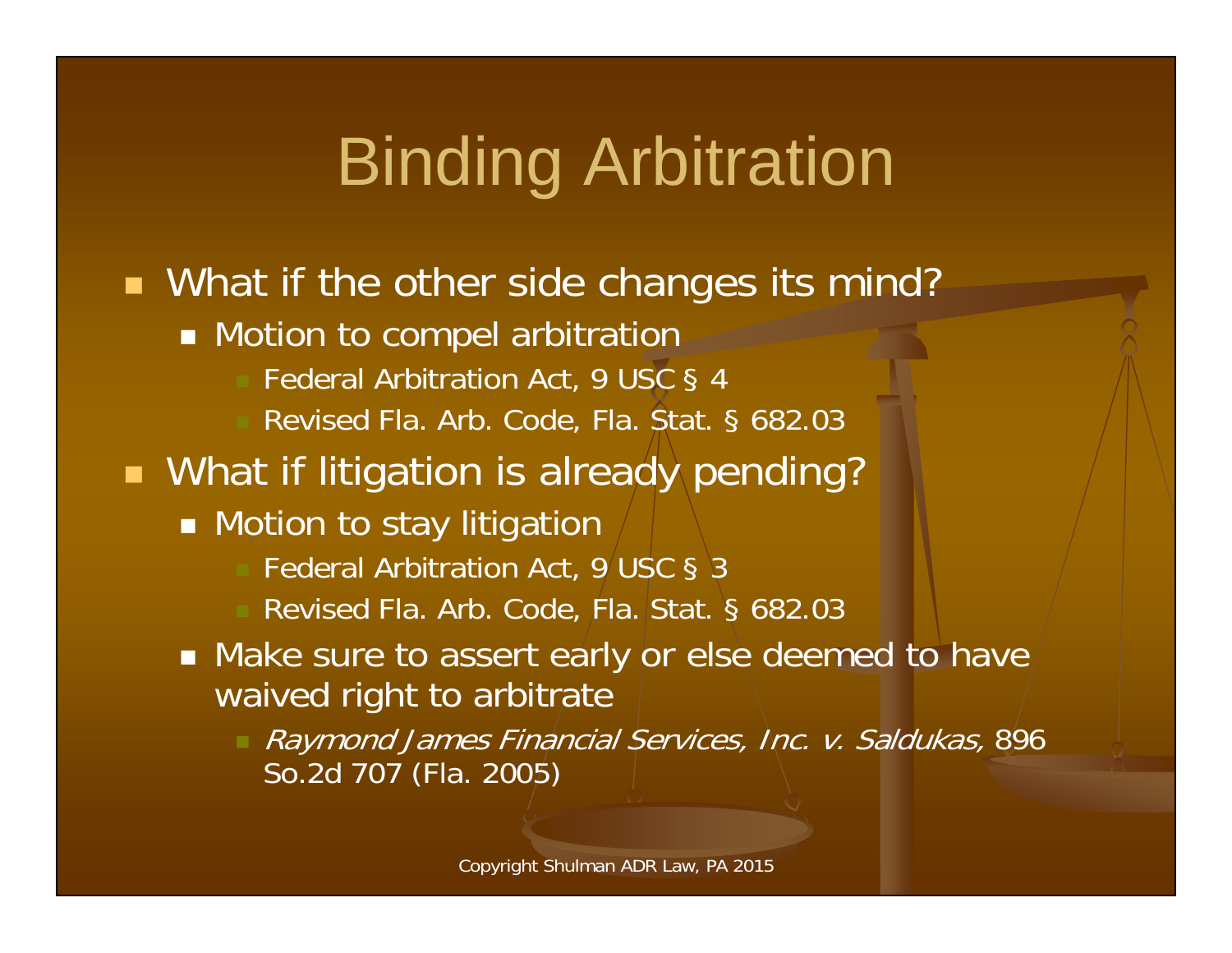## Binding Arb – No suit filed

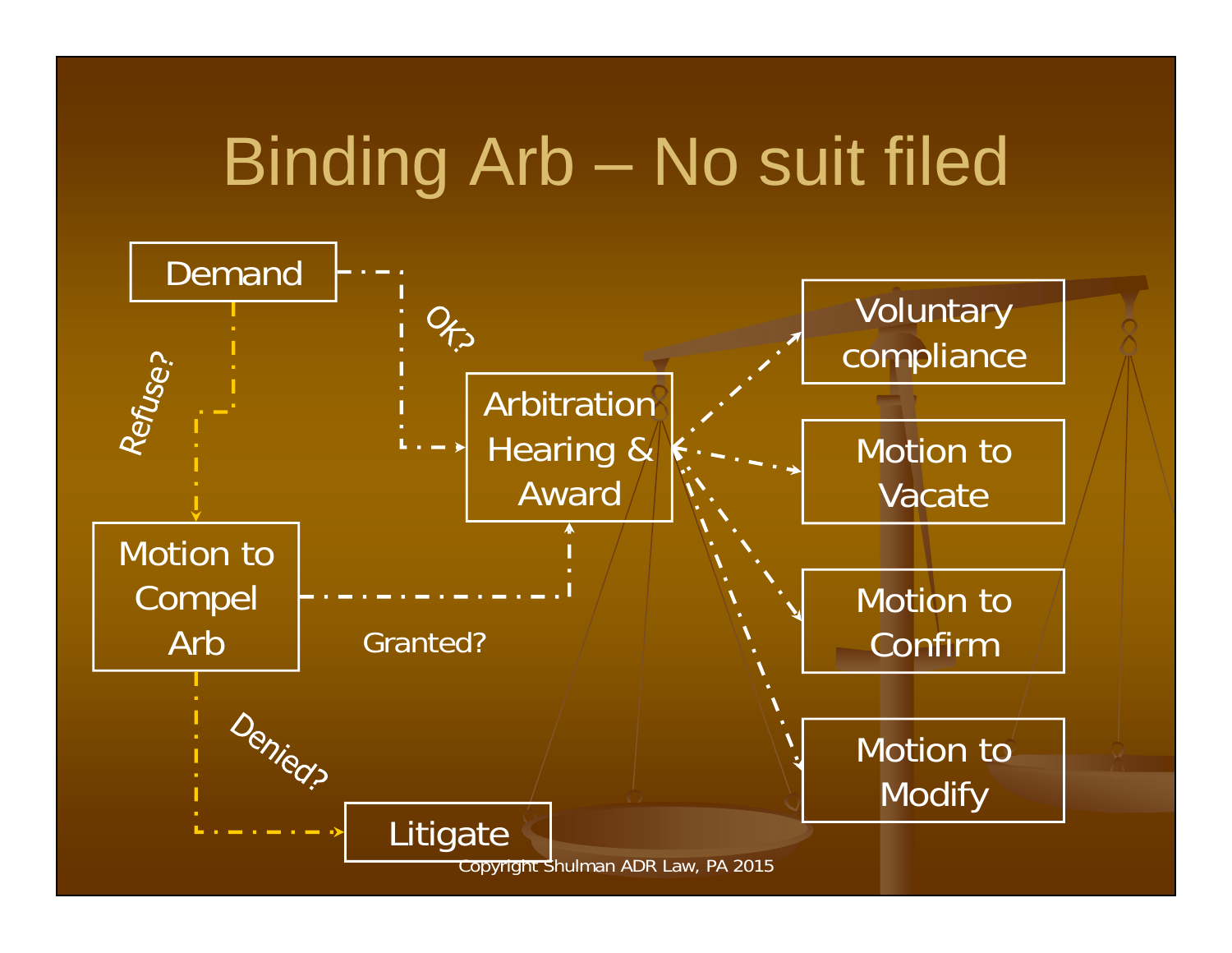# Binding Arb – Suit filed



Copyright Shulman ADR Law, PA 2015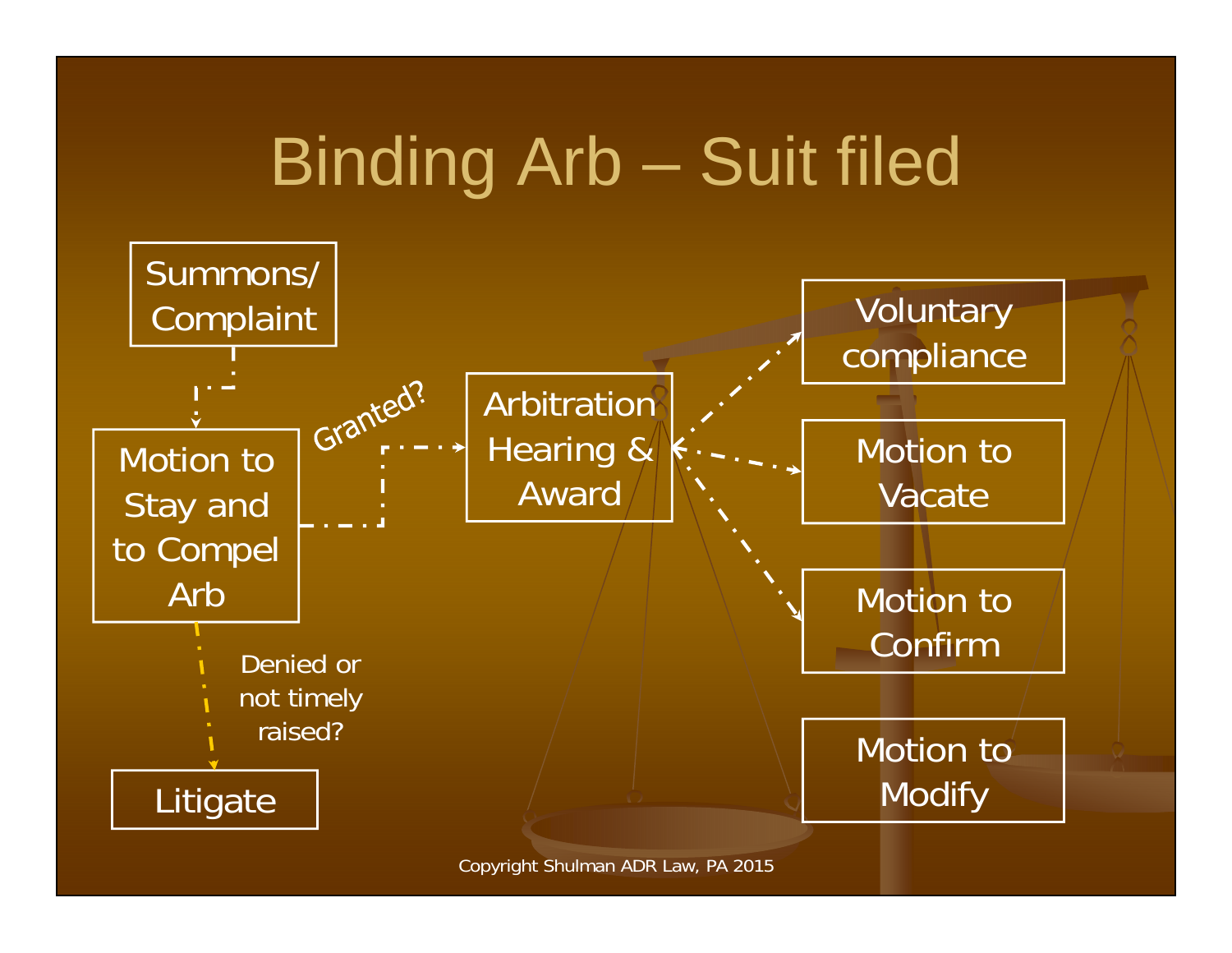#### Arbitration Procedures

#### $\blacksquare$ Depends on forum rules, but most provide:

- **Demand and Response**
- Selection of Arbitrator(s)
- **Prehearing Conference**
- **Discovery of some sort**
- **Prehearing Conferences/on Discovery disputes and** dispositive motions
- **Hearing**
- **Post-hearing briefs (occasionally)**
- Award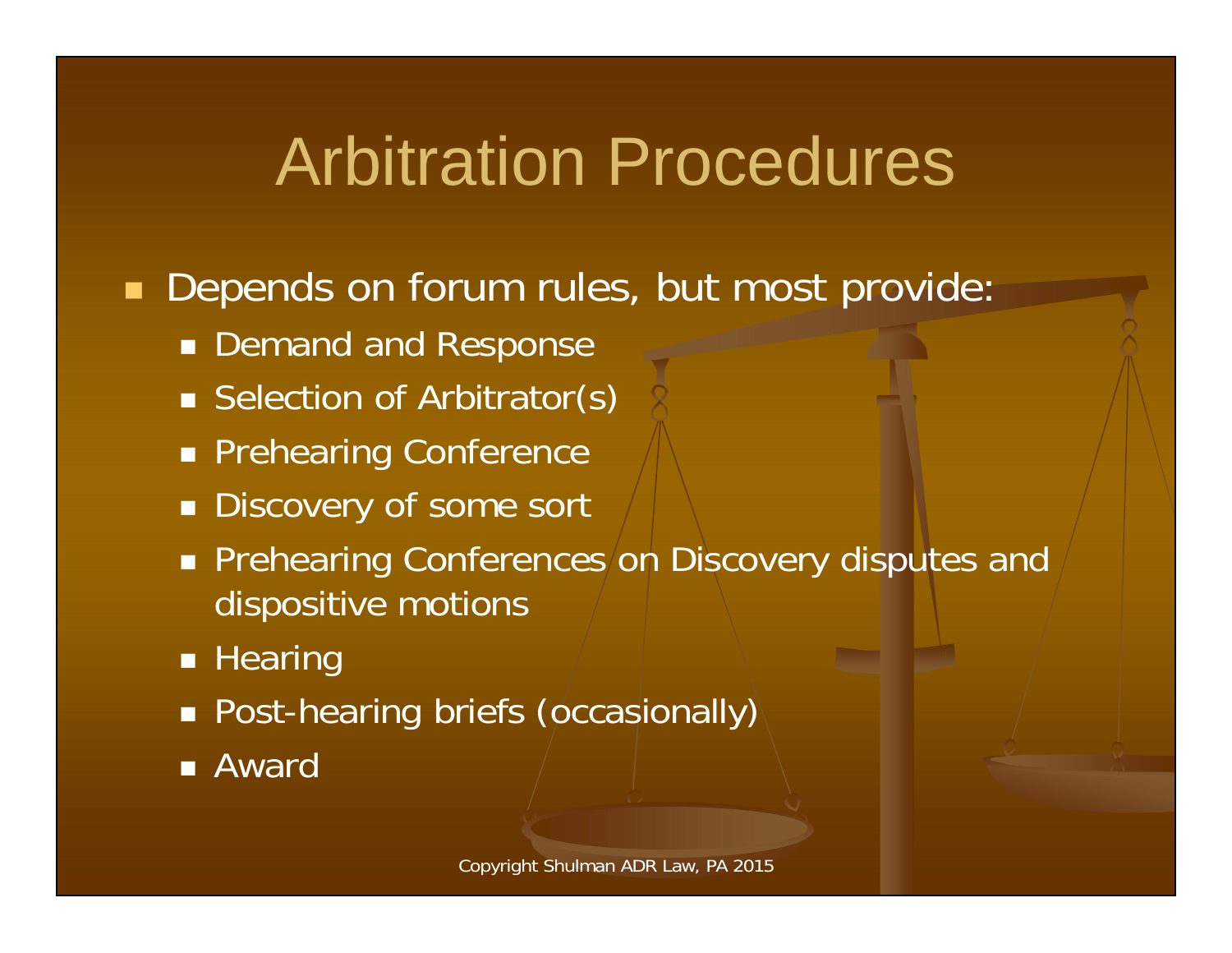#### Procedural Issues

#### **Arbitrability**

- **Substantive** 
	- Not within scope of arbitration agreement
- **Procedural** 
	- Untimely/unripe demand for arbitration
	- Lack of standing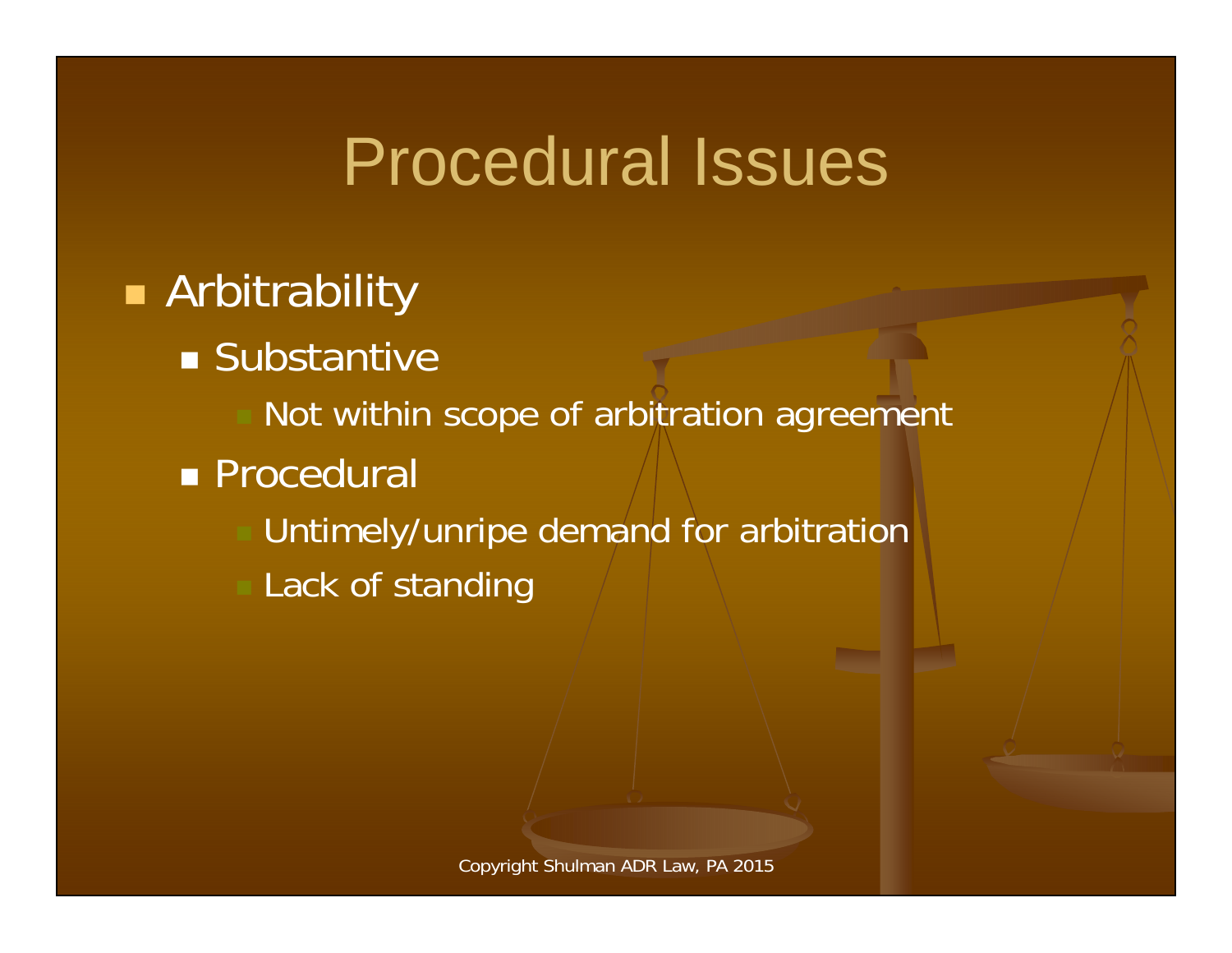#### Procedural Issues

#### **Hearing Procedures**

- **B** Issue Presented
- Evidence
	- Witness Testimony
		- Direct/Cross/Redirect
		- Rule of Sequestration
	- **Exhibits**
- **Subpoenae**
- Burdens of Proof
- **Order of Proof**
- Record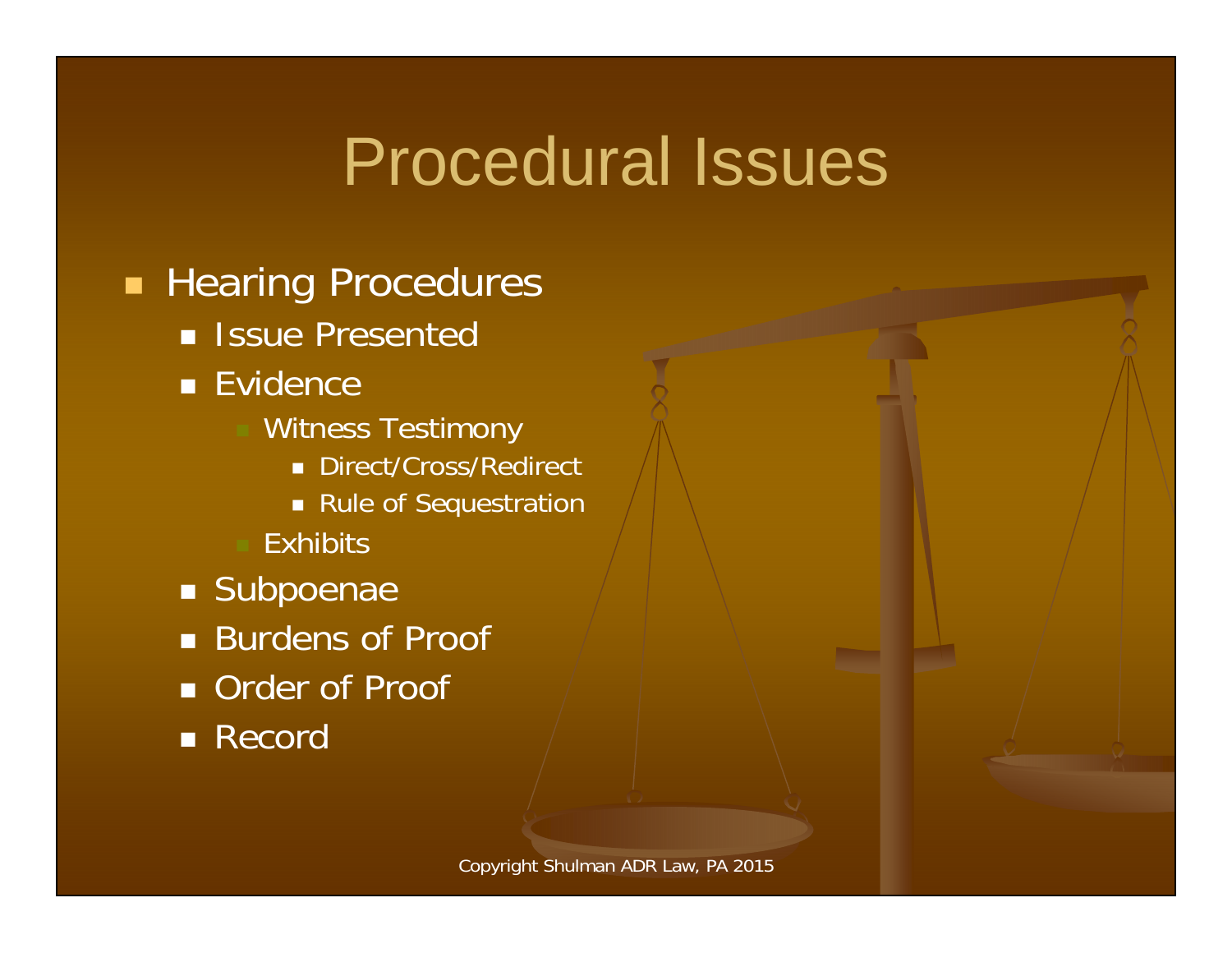#### Arbitrator Ethics

**Rules vary by forum but include** Arbitrator's obligations ■ to disclose possible conflicts of interest **to resign if conflict is too great to conduct a fair and impartial hearing to render a fair award**